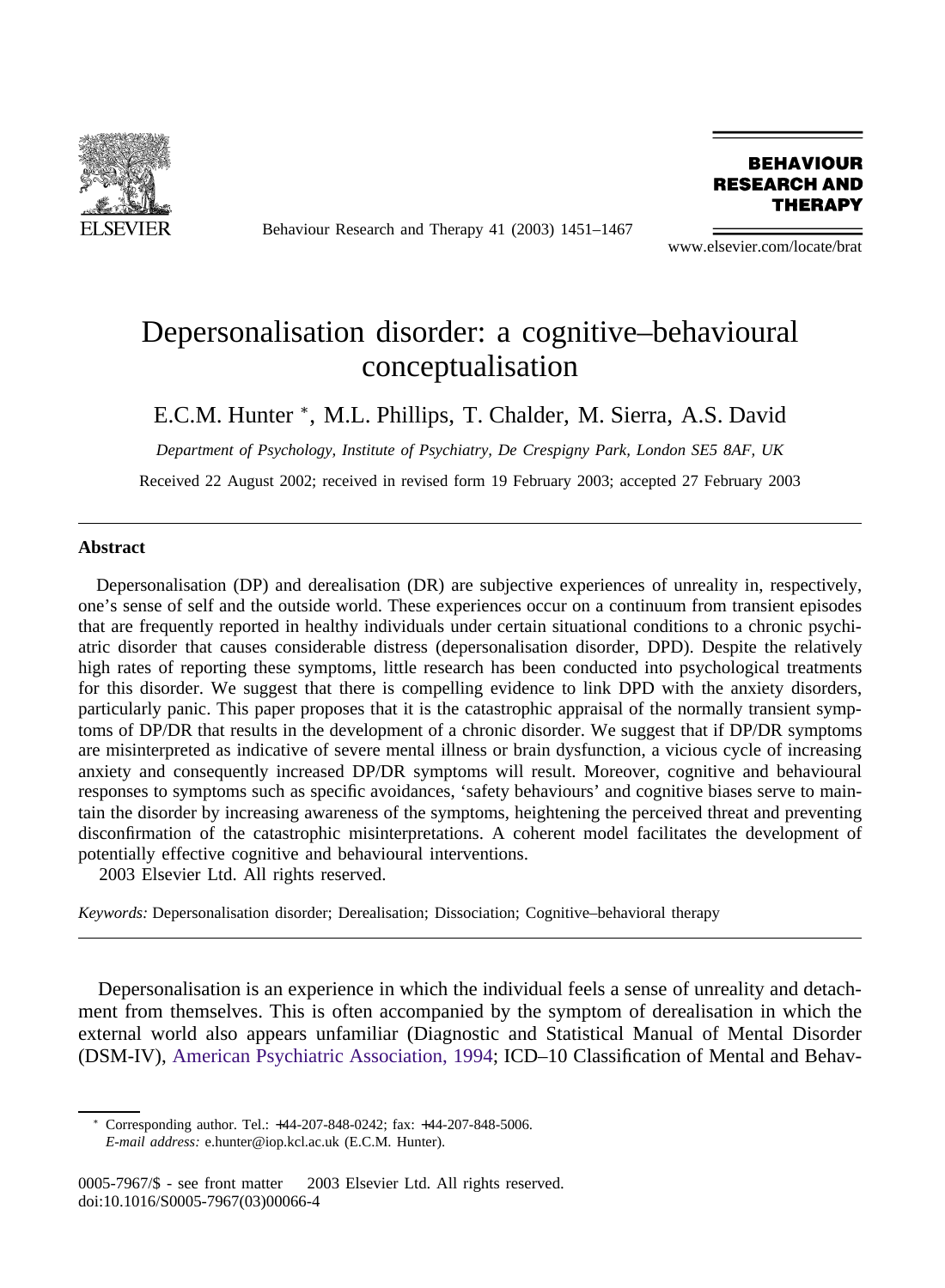ioural Disorders (ICD-10), World Health Organisation, 1992). Sufferers describe their experiences of unreality as if they are living in a dream, and their sense of detachment from the world as though they are viewing life from behind glass. These experiences are not delusional since the sufferer retains insight that these are subjective phenomena, rather than objective reality. Alongside these core diagnostic criteria, sufferers often report a wide spectrum of distortions and impairments to affective, cognitive and physiological/perceptual functioning (see Fig. 1).

Epidemiological surveys have found that transient experiences of depersonalisation and/or derealisation are common. The incidence of transient life-time experiences of DP/DR is estimated to be between 34 and 70% in non-clinical populations, often occurring under conditions of stress, fatigue or drug use (Dixon, 1963; Sedman, 1966, 1970; Trueman, 1984). Furthermore, a 1 year prevalence rate of 23% was reported for the symptoms of either depersonalisation or derealisation in a US rural community sample (Aderibigbe, Bloch, & Walker, 2001) and a 1 month prevalence of a clinically significant depersonalisation syndrome measured by standardised psychiatric interviews was found to be between 1.2 and 1.7% from two urban samples in the UK (Bebbington, Hurry, Tennant, Sturt, & Wing, 1981; Bebbington, Marsden, & Brewin, 1997). Surveys of psychiatric populations have found lifetime experiences of DP/DR reported in 80% of inpatients, of

## **Affective**

- Emotional numbing (for both positive and negative affect)  $\bullet$
- Lack of empathy
- Sense of isolation
- Depression
- Anxiety
- Dream-like state
- $\bullet$ Loss of motivation
- Loss of a sense of the consequences of one's behaviour

#### Cognitive

- Impaired concentration
- Mind 'emptiness' or 'racing thoughts'
- Memory impairments
- $\bullet$ Impaired visual imagery
- Difficulty in processing new information

## **Physiological / Perceptual**

- Partial or total physiological numbing
- $\bullet$ Feelings of weightlessness / hollowness
- Lack of a sense of physical boundaries
- Sensory impairments (e.g. taste, touch, microscopia and/or macroscopia)
- Sensory distortions (e.g. sound, loss of colour)
- Dizziness
- External world appears flat and 2 dimensional
- Objects do not appear solid
- Loss of sense of recognition to one's own reflection and voice.
- Changed perception of time

Fig. 1. Main symptoms of depersonalisation disorder.

1452